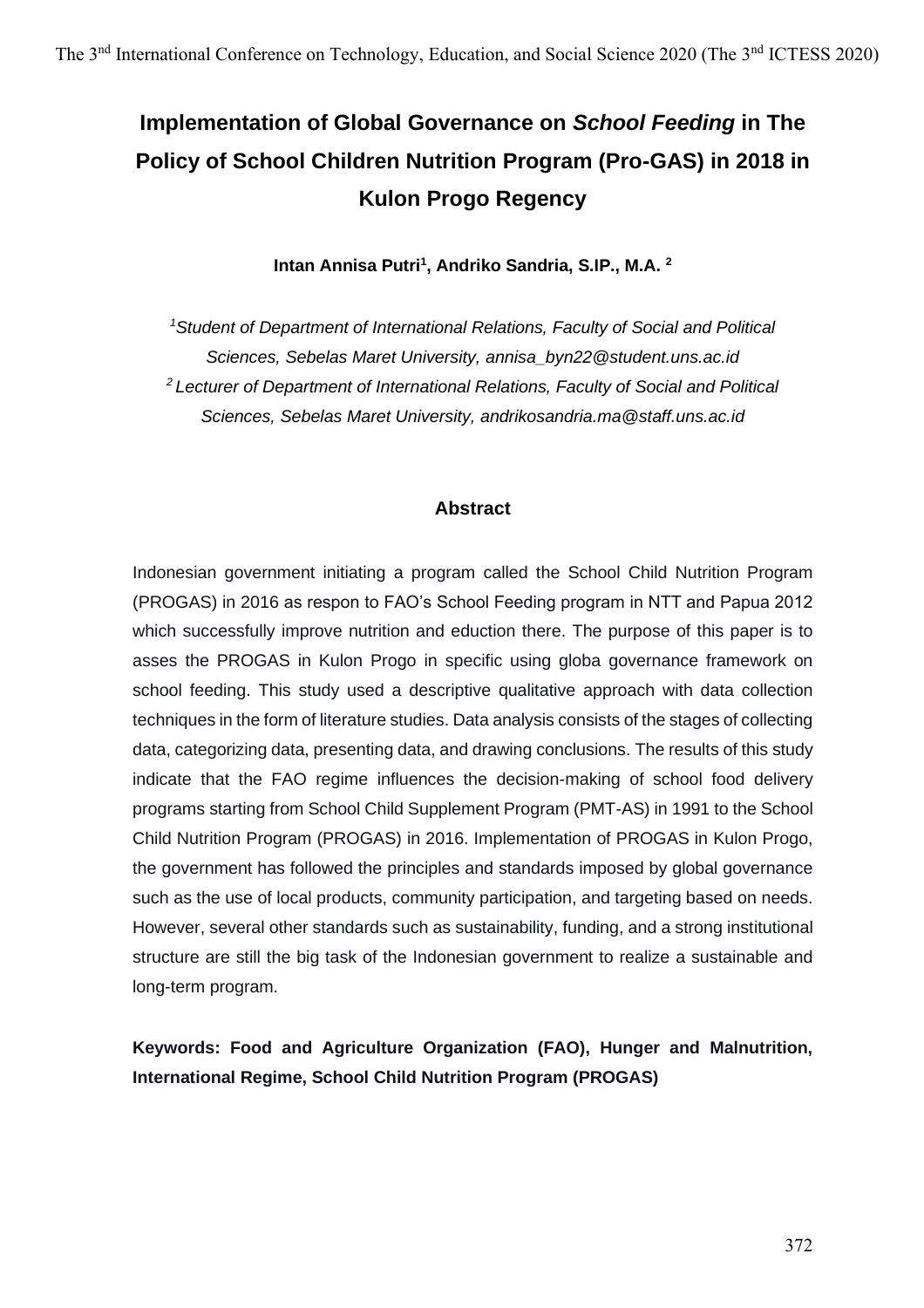#### **1. Introduction**

After world war II, the Food and Agriculture Organization (FAO) regime changed its fundamental food-related goal *of* making *"Food is not a commercialized commodity".* The regime works on the basis of basic instruments in the form of the Declaration of Human Rights article 25 on the right to obtain adequate food and quality of life and the International Covenant on economic, social and cultural obligations of the state to (Hopkins, 1982) guarantee its citizens adequate food. Under the legal framework, the FAO is increasingly moving through its policies which are structured into two approaches namely (FAO Council, 2005) Twin-track Approach or dual-track approach. This approach aims to combat hunger by combining sustainable agricultural and rural development strategies with a program strategy of improving direct access to food for the most in need. (FAO's ESA, 2006)

Fao moves as a regime that invites all member states to jointly reduce the root of the problem through high-level meetings that discuss hunger eradication efforts, campaigns, project assistance, technical assistance and so on. As in 1963, the FAO launched a campaign of freedom from starvation or a meeting of heads of state in 2002 targeting a reduction in hunger rates by half in 2015. Both concrete movements of the FAO regime are carried out to influence countries to carry out the prevailing principles and standards in global governance. (FAO, 1996)

Indonesia as one of the FAO members who also participated in the approach taken by the FAO regime considering that Indonesia is undeniably one of the countries that must be aware of this threat *reflects on the high level* of stunting and hunger. Significantly, children aged 6 to 14 years in Indonesia consume calories and protein below the daily needs recommended by nutritionists since 2007. (Directorate of School Development Bottom, 2016) Then, more than one-third of the number of children in Indonesia are malnourished, the obesity rate reaches 11.9% of the total ana population. Then, stunting cases in children under the age of five reached 36.8% in 2007, 37.2% in 2013 and reached 40% nationally in 2018. (Moataz, 2018)

The above problem prompted the Ministry of Education and Culture of the Republic of Indonesia to re-initiate a national ownership school food program that had previously been carried out in 1997. Based on the data presented on the official website of the Directorate of Primary School Education Kemdikbud that this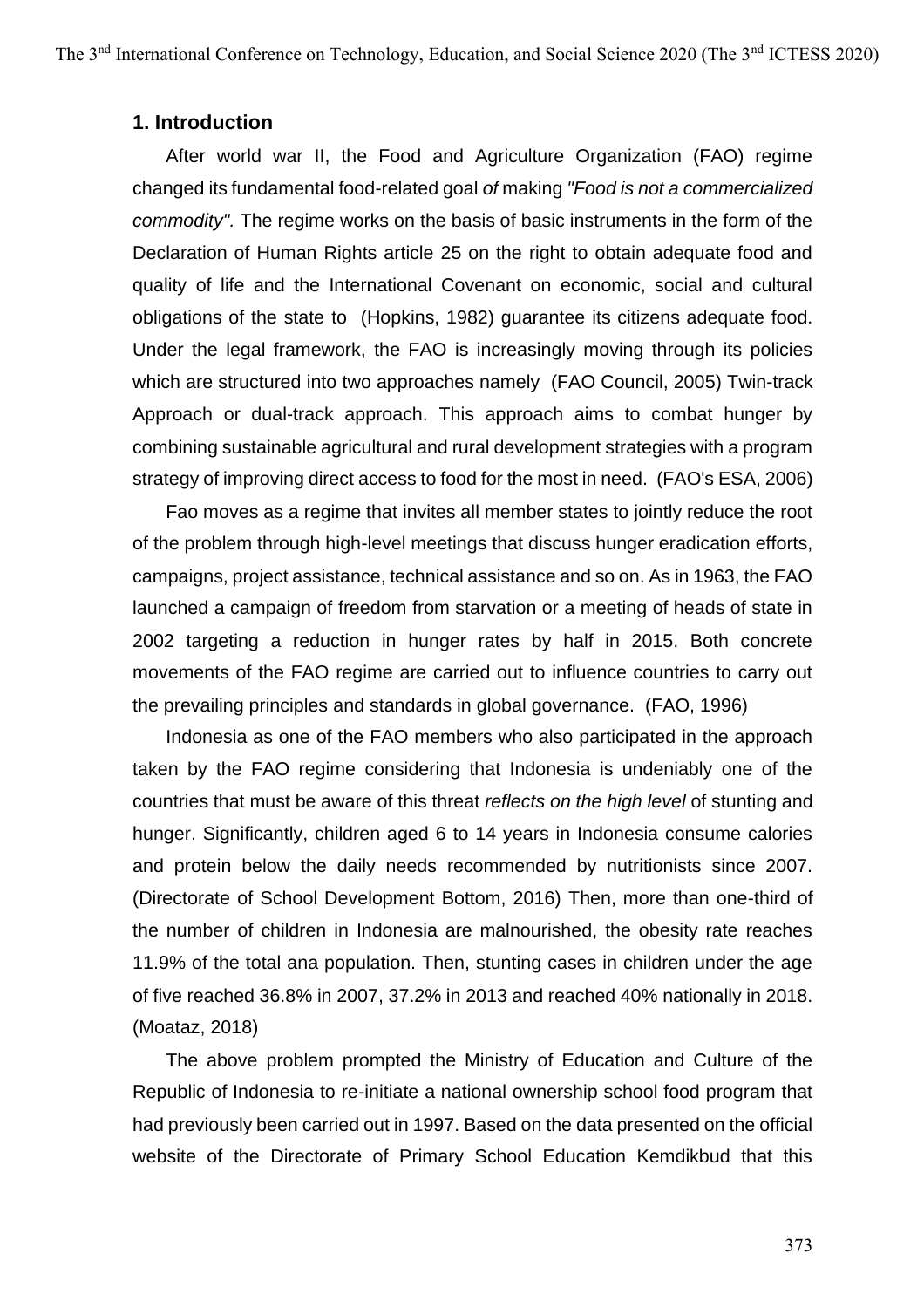program is motivated by an Indonesian feeding program in 2012 that was implemented as a pilot program. The program in question is a program owned by one of the world food regime agencies Food and Agricultural Organization (FAO) namely the World Food Program (WFP). (DITPSD, 2018) Fao's programs already have specific principles, concepts, rules and procedures. The principles up to the procedure have also been recognized by the global order as one of the strategies embodiments of the FAO regime's objectives in combating hunger and malnutrition. Indonesia, which is a member state of the regime, made several questions surface about the fao regime's influence in the establishment of the Pro-GAS policy. (Moataz, 2018)

According to the Grootian school of institutionalism, the presence of rules and order, norms, principles and joint laws influenced the pattern of behavior of international actors. (Satnyoto, 2017) The rules, norms and principles prevailing in this global order are referred to as a regime. A regime tasked with promoting norms and appropriate behavior with the issues being discussed. The regime promotes norms and attitudes by providing information and beliefs that can affect the country. For the FAO regime itself, it is said to successfully influence the behavior of the state if the country complies with or carries out the values and rules that the FAO has. In the case of school feeding governance implementation, there are at least eight standards that must be applied by the state in a national policy namely Sustainability, Harmony with the national policy framework from various sectors, stable funding, cost-effective quality design*,*strong institutional structure, Strategy to Advance Local Production, cooperation between sectors and community participation. This study aims to evaluate the implementation of FAO global governance on School Feeding in the policy of School Children Nutrition Program (PROGAS) in Kulon Progo Regency.

### **2. Literature Review**

Researchers conducted a pre-written assessment of related research literature to find the relevance and novelty of the research issues raised. Researchers divided it into two parts, among others: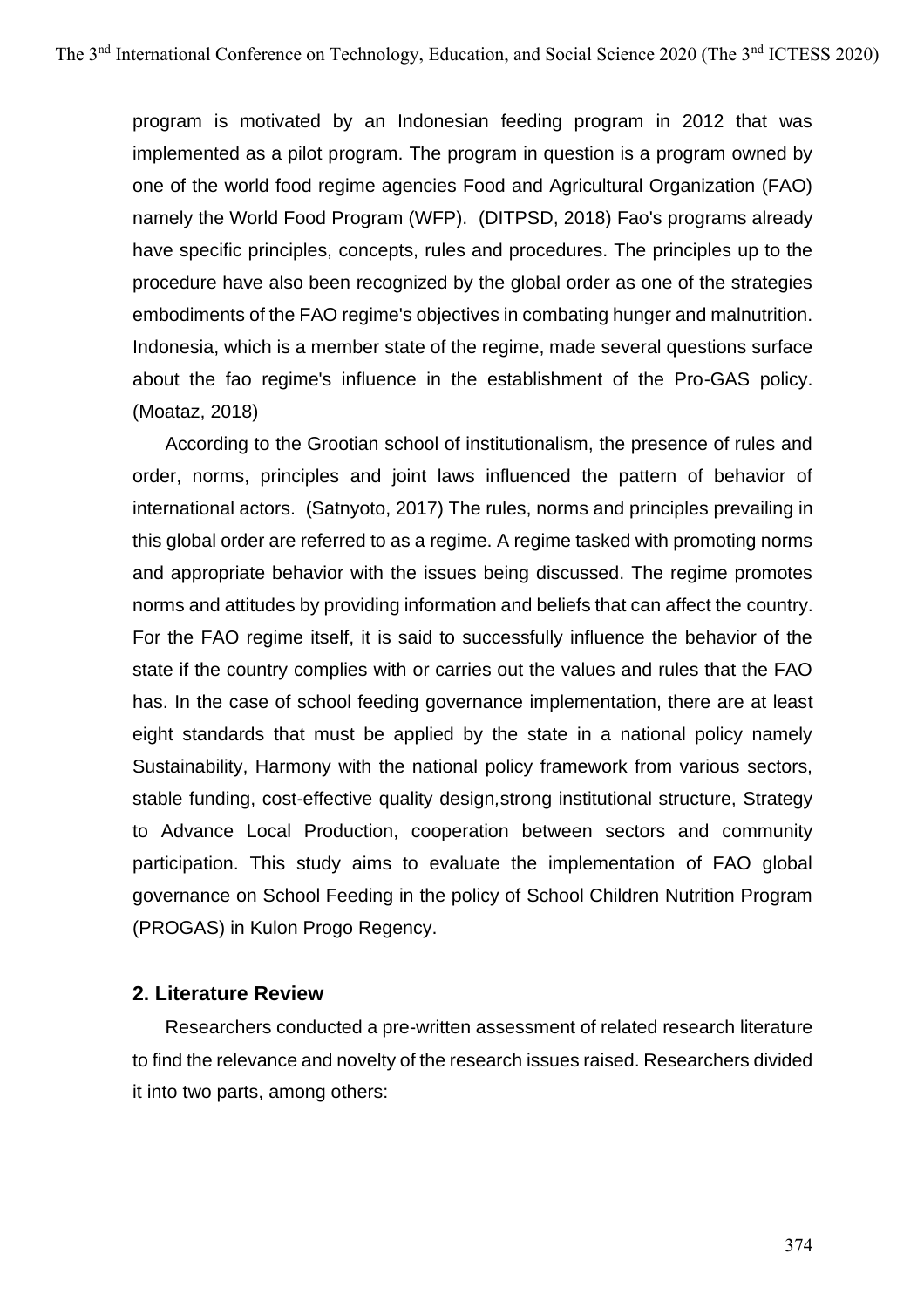#### **2.1. International Regime**

In the journal *entitled "Perspectives on Institutionalism Theory and Critical Theory of the International Environment"* by Andaru Satnyoto explains that according to institutionalism approach there are three different views in looking at the interaction of international actors in the global order. Thomas Hobbes's first look explains to form an ideal community, the country as an international actor must make the most of creating the power to prevent the aggressive actions of other countries that are perceived as opponents. This Hobbesian view emphasizes an inability of international cooperation in influencing the country's behavior because the decisions taken by the country are purely in accordance with its national interests alone.

The second view is Kantian (Universalism) which explains the global order is present because of the good will and will of international actors to create an orderly global society. The third view is grooatian which ensures that international actors consciously accept the existence of certain values, accept the same rules and engage in the same institution as well. Grotian emphasizes the presence of rules and order, norms, principles and joint laws that influence the pattern of behavior of international actors.

Grooatian also sees an anarchy in the global order where the situation of the absence of supranational powers can force unless there is a power to control each other, transparency, reciprocity and accountability. Actors are more likely to be willing to accept these rules, norms and principles so that their obedience is not determined by the ruling entity. From the definitions and some basic principles expressed by the Grooatians, it is this view that is most often used to describe the international regime.

The journal also describes the types of international regimes according to Jack Donnelly seen from several categories. First, if seen from the rules on state compliance, the regime can be divided into four types, namely national standards that are no substantive international norms so that the country's behavior is determined by each, International guidelines that there are conventions as international standards but not binding, International norm standards that are strong standards but there are still exceptions because of state policies, and Authoritative International rules that there are international standards binding and accepted by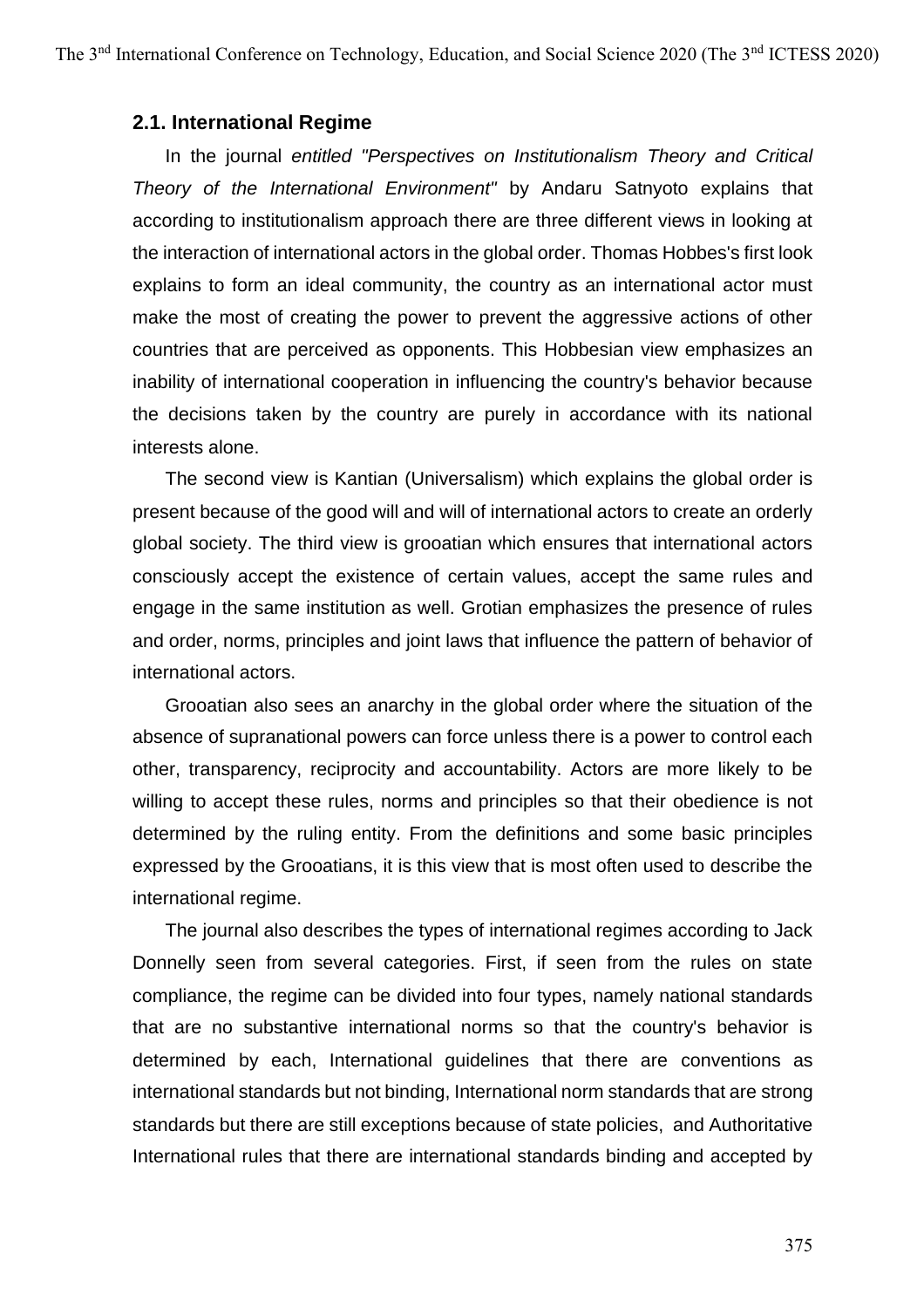actors so that it can be expressly enforced. Second, if you look at the strength and decision-making process, International regimes can be divided into four namely Declatory Regime or regime that works only until the creation of implementation approval and there is no decision-making procedure and implementation that binds the Promotional Regime or regime that works in the process of information exchange, assistance and promotion of the implementation of rules and norms, International implementation Regime or regime that includes rather flexible monitoring, policy coordination, and exchange of implementation information, and Enforcement International Regime or regime whose scope to regulate attachment to joint decisions and implementation of international monitoring accompanied by strict sanctions.

# **2.2. School Feeding Program**

.

Viviane Niyibizi's publication *"WFP Rwanda School Feeding Programme: Food Assistance for Education"* describes school children's food aid in Rwanda as a response to increasingly vulnerable food security conditions. The lack of food supply caused by structural poverty has a further impact on the quality of education there. The condition of hunger at the household and child level has reduced the number of school-age children who want to enroll in school, the intensity of absence of school students is increasing, and children who are learning are also experiencing difficulties in the teaching and learning process.

WFP Rwanda decided to cooperate with the Rwandan Ministry of Education in running the School Feeding program in 2008-2012 specifically in the eastern and southern provinces of Rwanda with a particular focus on improving the quality of education that is declining due to child hunger. This school feeding program provides nutritious meals daily in the school cafeteria (such as corn, beans, oil and salt). Equipped with school equipment with kitchen to make it easier for the committee to cook. The program also provides health services in the form of first aid boxes, nurses and special rooms for health services. For schools located in villages that still have many rice fields, this program provides agricultural equipment and livestock to support the process of harvesting foodstuffs such as rice, livestock meat, wheat, or tubers. The school feeding program in Rwanda collaborates with parents around the school to become a special committee during the program. This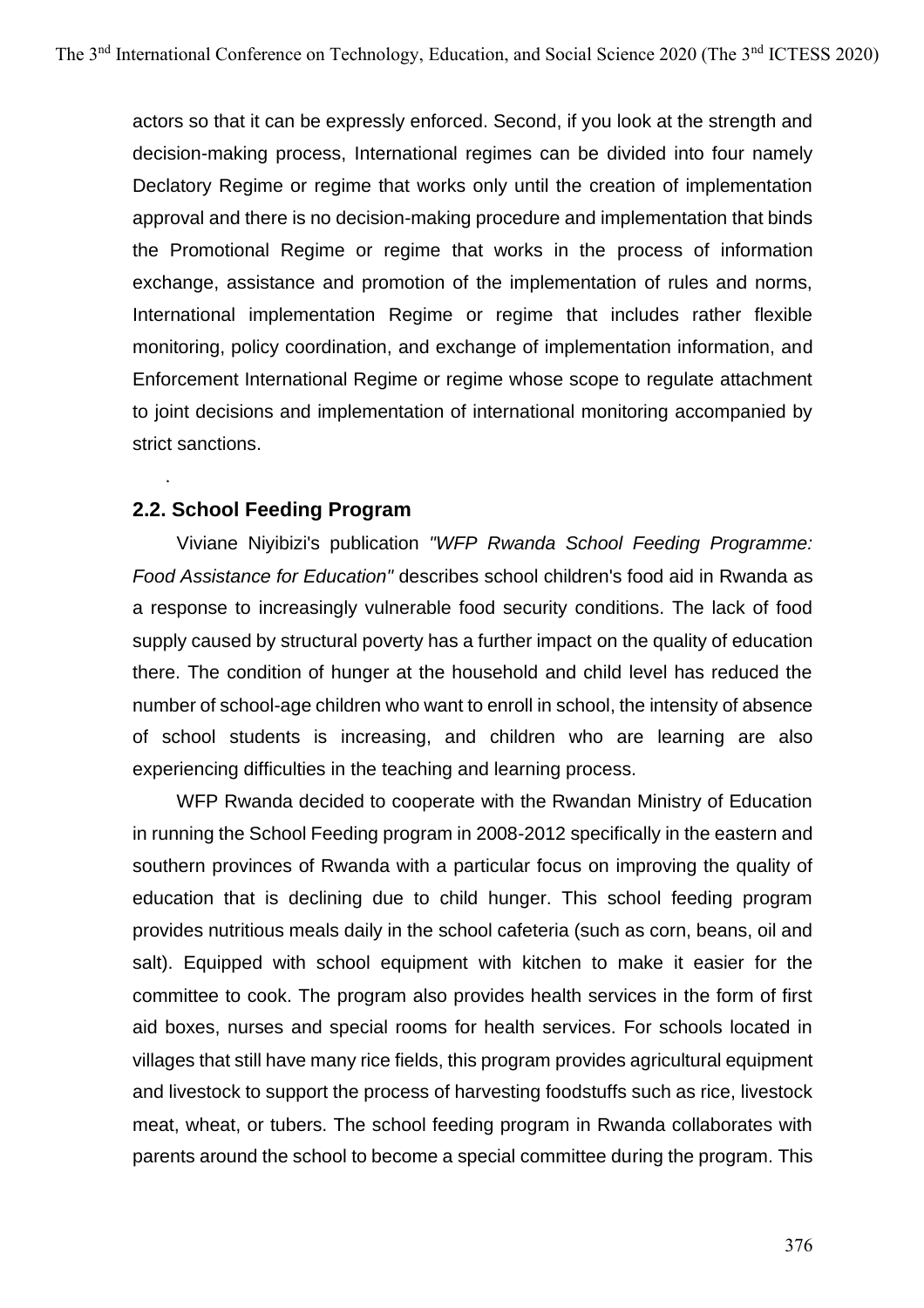committee serves as a regulator of food menus, mealtimes, food portions, food storage, and preparing firewood and water for cooking.

This school feeding program contributed to the presentation of student attendance which in 2003 only 68.5% then increased to 96% in 2008. The rate of students expelled from school also dropped from 21% to just 2% in 2008. The concentration of students in the teaching and learning process also becomes very stable. The success resulted from the Rwandan government forming its own local school feeding community in May 2008. However, this community still has many significant obstacles such as lack of financial donors, limited human resources, very little third-party involvement.

This research is a comparison of further research on how the WFP school feeding program runs in each country, what kind of assistance is given to different countries and whether the program runs according to the principles, norms and rules determined by the FAO, especially WFP as an international regime governing world food security.

#### **3. Research Methods**

The research conducted by this author uses a type of qualitative research that is descriptive in analytics. Erickson (1968) mentioned that qualitative research seeks to find and illustrate narratively the activities carried out and the impact of actions taken on their lives. (Setiawan, 2018) This research uses qualitative research type because the key instrument of the research is the researcher itself where the problem studied is a social problem that is the influence of the international regime in the implementation of program policies in a country. Because it is descriptive in analytics, this research will focus entirely on factgathering and data identification. The method starts from decrypting, analyzing data and interpreting into discussion in clear and accurate terms.

### **3.1. Data Collection Techniques**

The data sources in this study were divided into primary data sources and secondary data sources. The primary data source comes from a study of progas policy of Kulon Progo Regency. The document in question is a regional regulation document on Pro-GAS, Pro-GAS technical instructions and an annual report on Pro-GAS implementation with a random sample of one of the schools in Kulon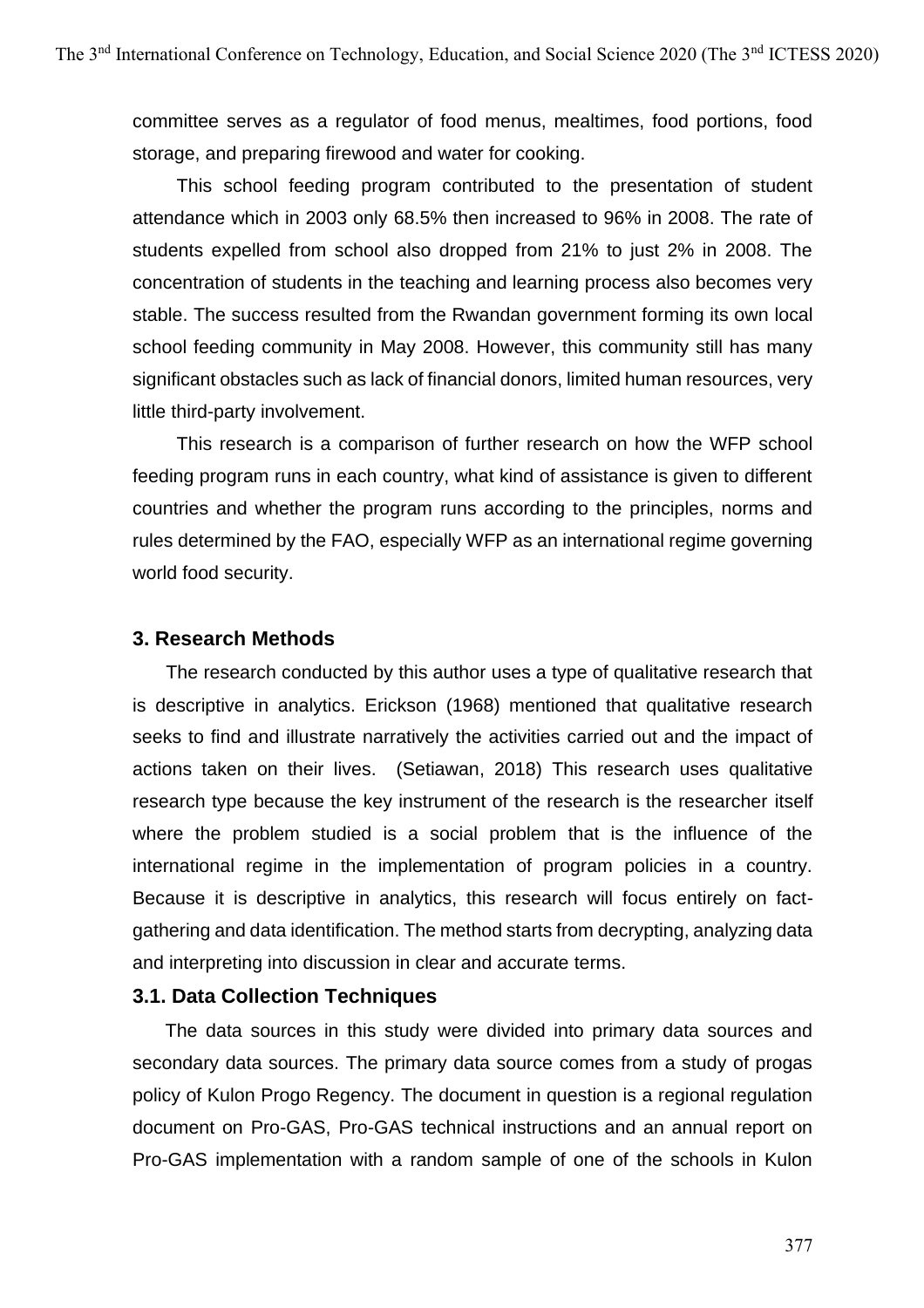Progo District. In addition, related data can also be obtained from online news and print from credible media. While the secondary data sources in this research will be obtained through the study of libraries from national and international journals, books, papers, research reports, and other sources that have connections and their contents can be accounted for their validity.

#### **3.2. Data Analysis Techniques**

Data analysis techniques that will be used in this research are descriptive qualitative data analysis. According to Bogdan & Biklen (1982: 159), qualitative data analysis is an effort made by working with data, organizing data, sorting it into manageable units. (Setiawan, 2018) Seiddel (meleong: 2006: 248) added that after organizing, sorting and finding patterns from the data that has been found, then the thought process is carried out so that the data category has meaning, search and find patterns and relationships between variables and make conclusions from the results of that thought. (Komariah, 2012) Researchers will sort the data only from sources relevant to the topics discussed and can represent each subject contained in the research topic on the application of FAO regime norms in the Indonesian School Child Nutrition Program (Pro-GAS) in Kulon Progo Regency in 2018. Researchers will present data in the form of FAO interactions with Indonesia related to the issue of malnutrition and hunger, the policy framework for the implementation of PRO-GAS in Kulon Progo Regency, and pro-GAS implementation data in the field through a review of the pro-GAS beneficiary school accountability report document and previous research.

The three groups of data that have been collected from the relevant sources will then help the hypothesis test process by analyzing the data using research theory. In this section, sharpness of thought and knowledge is very necessary so that the data displayed can be interpreted properly and valid value.

### **4. Result and Discussion**

This study found that the Government of Indonesia has a lot of influence from the FAO regime because the discourse built since the 1960s shows positive interactions, both discourses in the form of conferences, publications and global action plans. Including PROGAS which is said to be motivated by one of the FAO programs, School Feeding. Speaking of the implementation of norms or global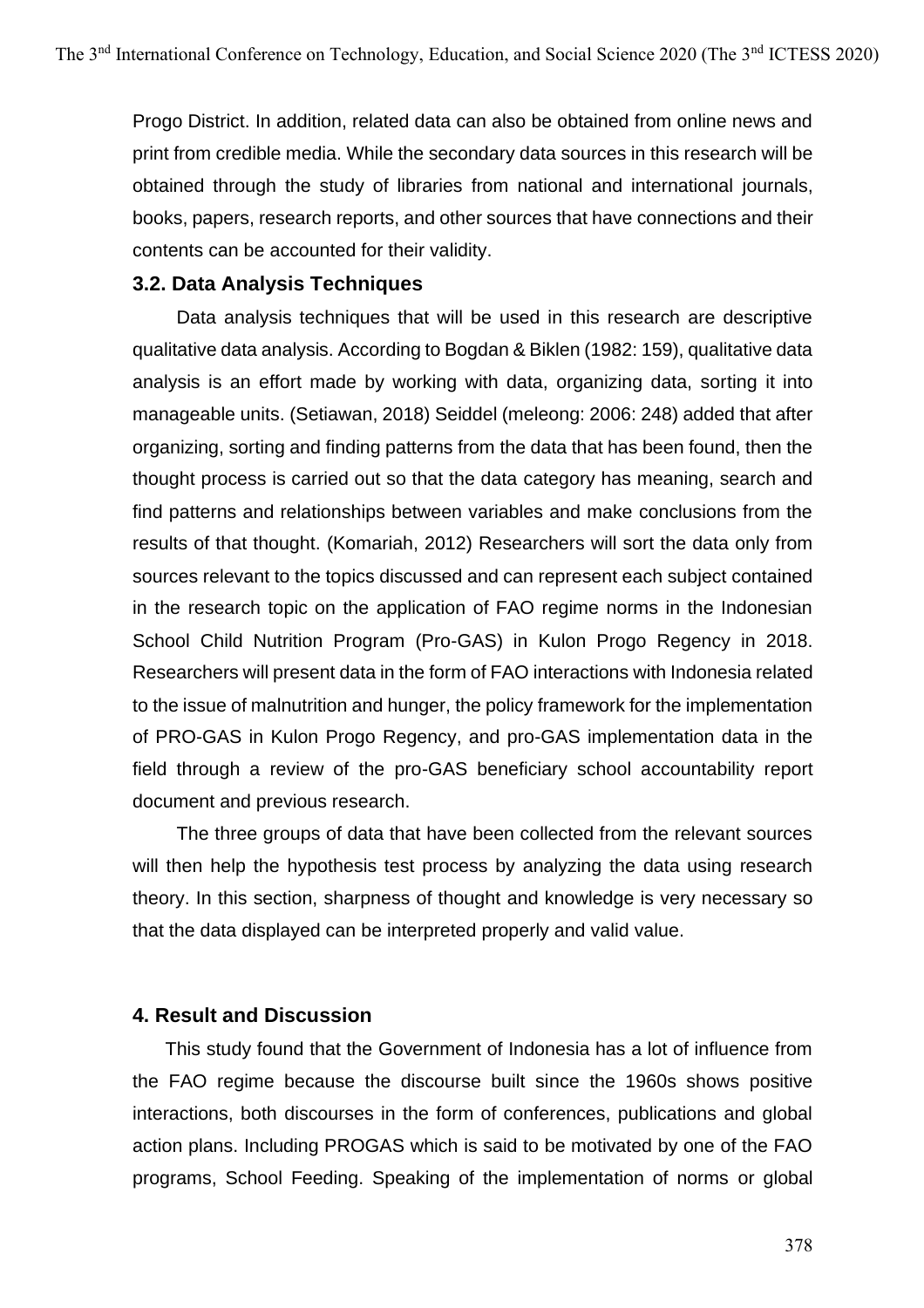governance, THE PROGAS in Kulon Progo Regency must be assessed using the fao's global school feeding standards, namely Sustainability, Harmony with the national policy framework of various sectors, stable funding, cost-effective quality design, strong institutional structure, Strategy to Advance Local Production, cooperation between sectors and community participation.

# **4.1. Implementation of Indonesia's Pro-GAS Nutrition Program Policy in 2018 in Kulon Progo Regency**

Directorate of Basic Education Kemdikbud involves three main scopes of PROGAS consisting of nutrition education, provision of nutritious food and group participation. In its implementation in PROGAS Kulon Progo, the three components have not all been implemented properly for example for nutrition education, PROGAS Kulon Progo is still limited to nutritionists available in two target subdistricts so that the monitoring and teaching of nutritional value to school children does not run effectively. Data in the field shows there is only one representative of nutritionists from each puskesmas in two target sub-districts, namely one from the Samigaluh subdistrict health center and the other from Pengasih Subdistrict. (Pratiwi, 2019, p. 32)

PROGAS is run by the central team, namely Kemdikbud directly and assisted by local teams ranging from the district, sub-district and school governments. In addition, Kemdikbud is also assisted by private parties and local nongovernmental organizations such as PT Cargill, World Food Programme (WFP) Indonesia, farmers, fishermen and local MSME owners, cooking groups, local nongovernmental organizations such as Cempaka Foundation in Pasuruan Regency, Bina Masyarakat Peduli in Serang City, SVD in Deli Serdang, PPSE in Belu Regency, and local residents. (Connect, 2019) Quoted from pt. Cargill, Arief Susanto as the Indonesian state representative at PT Cargill, explained that this government program is in line with the ideals of organizations that want a healthier Indonesia. The action plan drawn up by the central government supports the realization of the UN's sustainable development goals that they also want to achieve. (Connect, 2019) However, PT Cargill and WFP continue to draw up an action plan that they will carry out, outside the duties of the Indonesian government.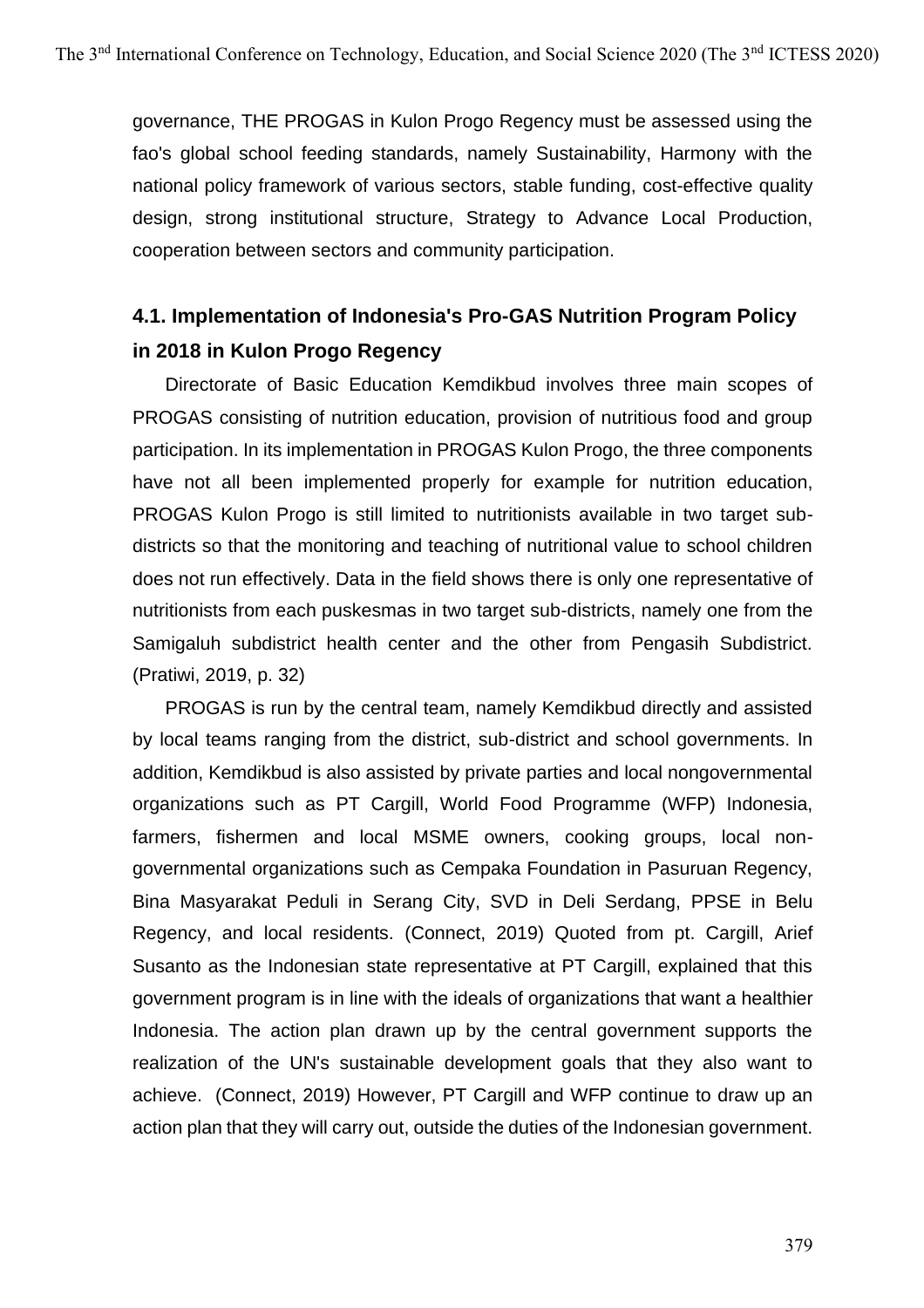Starting the program, the central team to the school-level committee conducted technical guidance and socialization on pro-GAS objectives. Guidance and socialization contains explanations of technical guidelines, explanations of Pro-GAS assistance received by schools, requests for commitment and cooperation of local officials and parents during pro-GAS sustainability for example by buying rice or meat at farmers or farmers who are parents of school students. (Pratiwi, 2019, p. 40)

The implementation of Pro-GAS in Pro-GAS Kulon Progo shows the involvement of local communities, especially in providing and processing foodstuffs, for example the group of cooks one target school to buy vegetables for breakfast menu in their own neighbors. Besides being time efficient, the condition of vegetables is also still fresh and clean. The cooking group also buys its groceries several times in farmers directly because it considers the cheaper price. (Pratiwi, 2019, p. 43)

Monitoring that occurred in PROGAS Kulon Progo occurred outside the target where monitoring should be done every month but which was realized only once during the program where the central, provincial and district teams gathered in one school as well as all the target schools. At that time, the monitoring team assessed the implementation literature with technical instructions, looked at students' behavior during the activities, saw the cooking process until the presentation process. Monitoring conducted by the nutrition officers of the local sub-district is also the same where it is not realized as stipulated. During the program only go to school twice which should be able to once a month. (Pratiwi, 2019, p. 32)

# **4.2. Evaluation of FAO Global Governance Implementation in PROGAS Policy in Kulon Progo Regency in 2018**

The indonesian government's decision to initiate a school food delivery program in 2016 is inseparable from the success of the FAO program in East Nusa Tenggara and Papua Provinces. The school feeding program known as PROGAS (School Child Nutrition Program) also develops the same vision and scope as fao school feeding policy, which consists of three main scopes, namely the provision of nutritious food, nutrition education, and group participation. The implementation of PROGAS in Kulon Progo Regency itself establishes seven nutritious food menus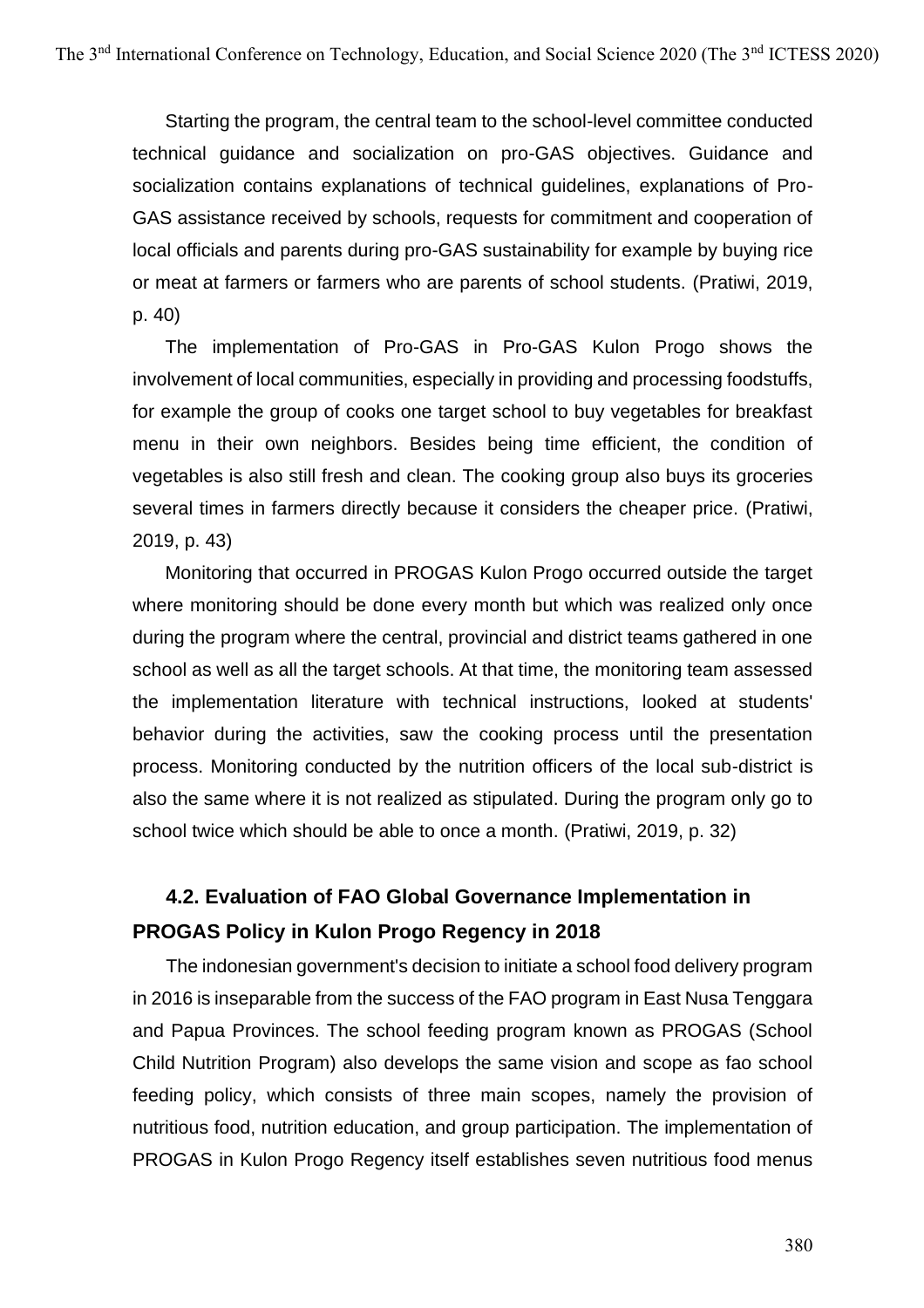such as corn vermicelli menu for carbohydrates, phosphorus, iron, and fried chicken for their protein needs. (Pratiwi, 2019)

For the scope of nutrition education, data in the field shows that nutrition education to students is well provided by the Principal and Treasurer. The education includes knowledge about the nutritional content of food provided during the program. The principal and teachers also talked about the usefulness of macro and micronutrients for the body. As happened to one of the target schools in Kulon Progo, such education is done so that students know about food nutrition and to encourage students to spend the food served. The headmaster and teachers hope that the knowledge they gain while in school can be applied to their daily diet. (Pratiwi, 2019, p. 68)

The scope of group participation is still the government's home task, seeing the maximum participation of relevant groups, especially nutrition officers. This is due to the limited human resources that ultimately make the process of monitoring and teaching nutritional value to school children not run effectively. Data in the field shows there is only one representative of nutritionists from each puskesmas in two target sub-districts, namely one from the Samigaluh subdistrict health center and the other from Pengasih Subdistrict. (Pratiwi, 2019, p. 32)

To assess a more comprehensive program, of course, not only look at its vision and scope but there are globally enforced standards where people in the global order are recommended to follow these *standards* in order for a sustainable school feeding program to be realized. The results of the analysis of the implementation of the eight School Feeding standards 2009 in PROGAS Kulon Progo showed: Sustainability must be built from the beginning of the program was launched. A transition strategy that includes time, targets and achievement benchmarks. PROGAS that has set several targets does not have a clear benchmark of success. statement from the UPTD of the education office of Kulon Progo district as an evaluation and monitoring team of student breakfast activities but did not know if the breakfast had an effect on students because the education office did not have a measuring instrument to see the influence. (Pratiwi, 2019, p. 56)

Alignment with the national policy framework of various sectors. PROGAS which was formed in 2016 is a government strategy in protecting people's nutrition through the provision of breakfast is given with the number of calories per menu 400-500kkal where this figure has reached 1/3 of children's daily calorie needs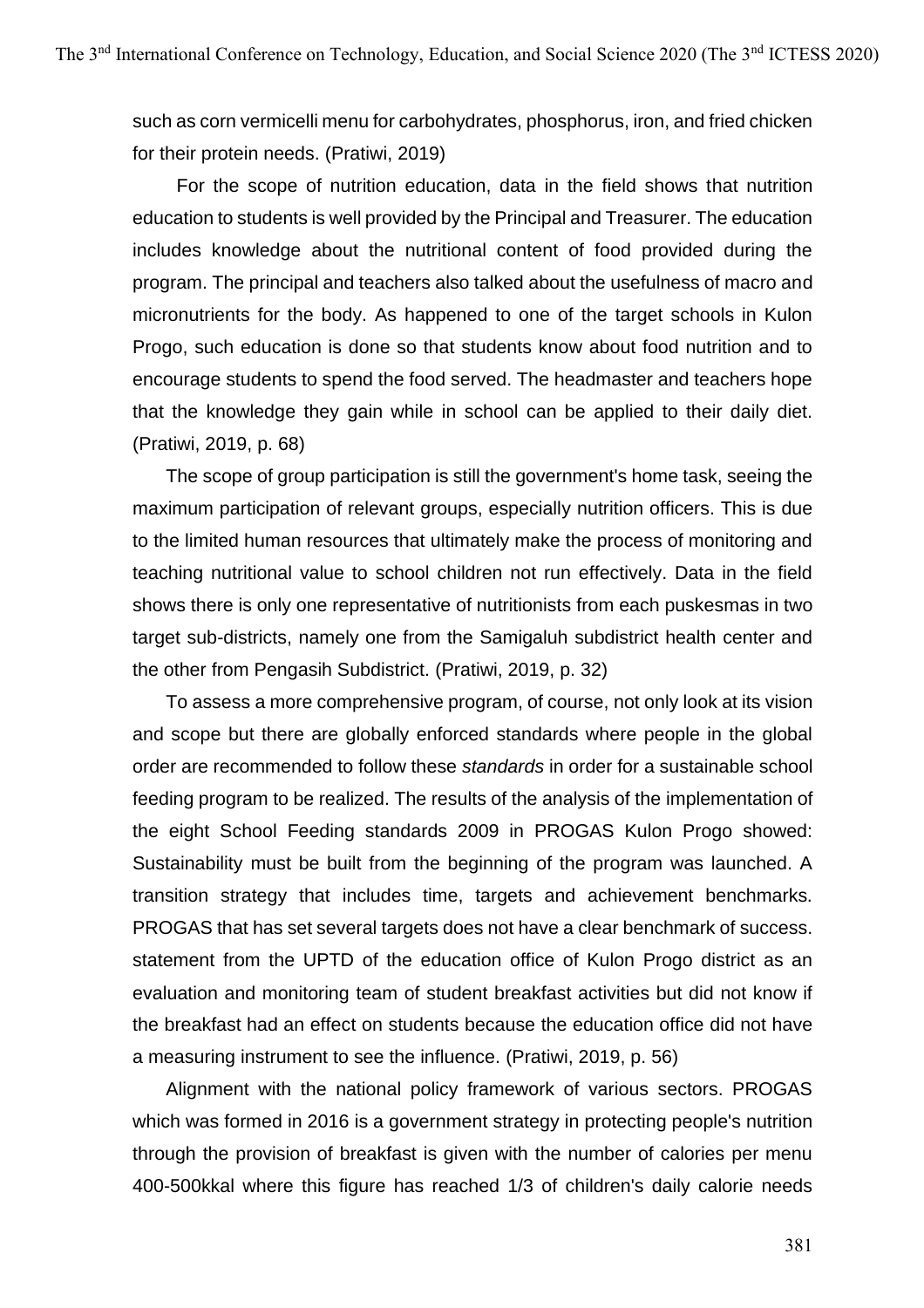ranging from 1,200-1,600 kcal. (Irianto, 2007) Improving education through reducing the number of students who are sick because they do not eat breakfast, supporting the performance of students in school with high concentration and spirit and ease of digesting materials in school. (Pratiwi, 2019, p. 64) Advancing the social economy through being involved by mothers in cooking groups that can increase their monthly income because each member gets Rp 2,000,000 each month. (Mayasari, 2019)

Stable funding. It is also related to the sustainability of school food delivery programs where the source of funds must come from state finances. For PROGAS itself is supported by state budget funds amounting to Rp 46,107,036,000, - in accordance with the Budget Implementation Checklist (DIPA) directorate general of primary and secondary education, Kemdikbud. However, what needs to be underlined here is that regional program funds sourced from the Regional Budget are much more effective when compared to state budget sources. Programs such as PROGAS which is implemented in each region in Indonesia can make APBD as the main source of funding. However, this has not been implemented by the central government. The use of apbd facilitates fund management and disbursement bureaucracy because it is controlled directly by local governments such as the Education Office. However, until now, not all local governments have committed to take over the program so that the central government is required to make specific instructions for PROGAS to be included in the regional policy framework. (DITPSD, 2016)

Cost-effective quality design*.* The program is designed to be based on needs such as in PROGAS Kulon Progo, the selection of Samigaluh and Pengasih subdistricts as target areas because it considers sub-district data showing stunting rates of up to >20% in both sub-districts. (Rimawati, 2020) Another thing to note is the need for micronutrients. Progas food menu has contained macronutrients such as carbohydrates, proteins, fats and fiber and micronutrients such as vitamins, iron, iodine and phosphorus. However, there is a menu that is not acceptable to local tastes, namely the tuber porridge menu.

Strong Institutional Structure. Sufficient government resources, good management capabilities and knowledge should be available to manage transparent implementation and evaluation. If we look deeper, PROGAS still has limited resources where it is most likely due to the seriousness of institutional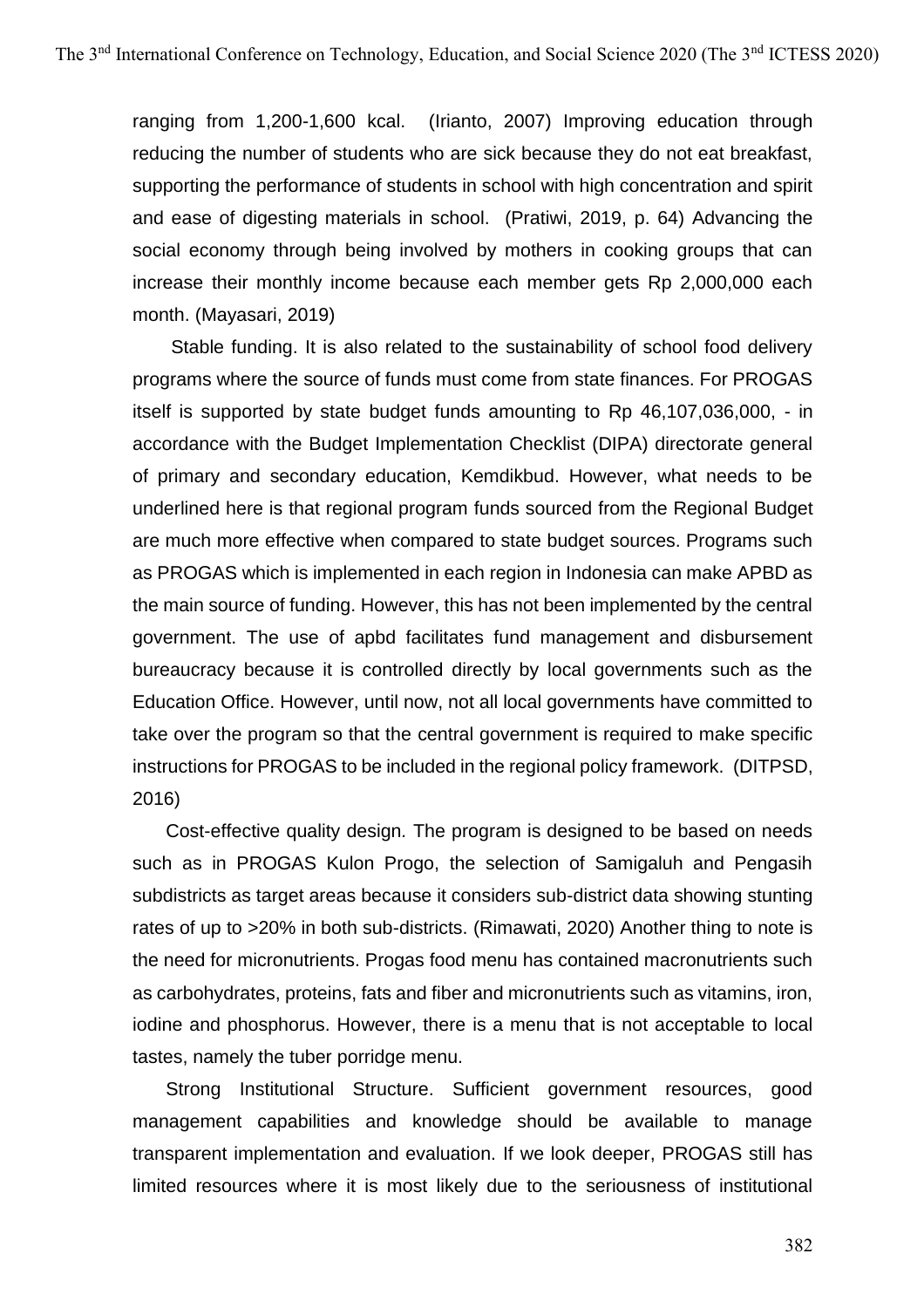officials in arranging the duties and functions of each device is still lacking. This causes a lack of sense of belonging and a sense of responsibility for the sustainability of PROGAS so that the task should be carried out it is neglected just like that. The same thing happens when Kemdikbud involves the Ministry of Health and institutions under it, the institution feels no responsibility in the program because there is no full coordination of the main person in charge so that the health service device that should be able to monitor the quality of food served every week or every month, because it does not feel dependent then the monitor is not realized.

Strategies to Advance Local Production. To stimulate the local economy and ensure the quality and availability of food. In the implementation of PROGAS in Kulon Progo, the cooking group supplies vegetables, rice, fruits and eggs from farmers and farmers around Samigaluh and Pengasih subdistricts. The benefits of this application can be directly felt by the cooking group because it is not difficult to find groceries in distant places, cheaper prices and time-saving shopping.

One drawback of PROGAS now is the absence of research from the central government related to local products that become a superior commodity in Kulon Progo. This is shown from the untapped corn, peanuts, avocados, langsat or bananas as a breakfast menu considering that the produce is the most widely found commodity in Kulon Progo Regency. (Octavian & Andjani, 2019) The determination of the same menu for all regions in Indonesia is very ineffective if you want to increase local production because the commodities of each region are different. If the government arranges based on the region it is certain that production will continue to run, as well as benefits for farmers especially if the implementation of PROGAS is long-term and sustainable.

Cooperation and Coordination between Sectors. Connecting programs with relevant programs and stakeholders. PROGAS Kulon Progo district has involved the Education Office and the Health Office in the initial technical guidance in 2018 but after that stage, the health office did not take part anymore because the office was not given a special mandate from the education office that was in charge. In other words, the two agencies lost coordination when starting field implementation. This leads to the lack of optimal monitoring and control of food quality that should be done by nutrition officers and the health office of Kulon Progo Regency. This further makes the Health Department does not take the initiative to collaborate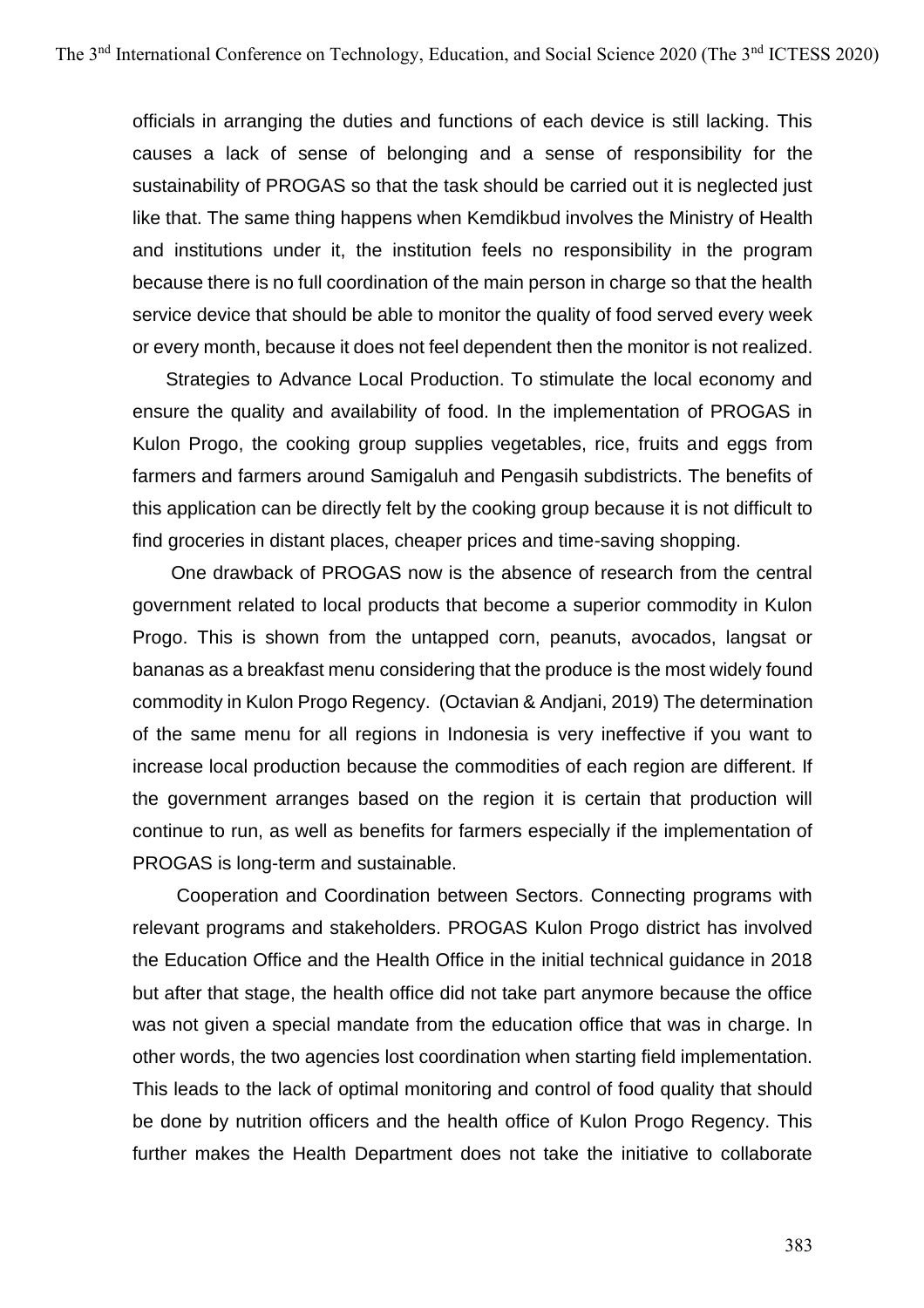health service programs such as the Healthy Living Community Movement Program (GERMAS) which has the same vision as PROGAS.

In its implementation, DITPSD has collaborated with WFP and PT. Cargill to provide technical assistance beyond the capacity of the Indonesian government, such as Analysis and Recommendations to Local Governments on the renewal of nutritional values in accordance with global governance, Coordination between Stakeholders such as DITPSD, local NGOs, and local Farmers, Funding Assistance, Knowledge Transfer and Result Management. The downside of the cooperation between the two actors lies in ignoring cooperation with local community leaders and school equipment, the intense involvement of cook groups and parents, and the creation of effectiveness measurements and targeted communication plans.

Community Participation. Follow the needs of the community and engage directly during the program. For participation in designing the program, the government does not involve the community in arranging technicalities such as food menus, food schedules, food portions. As a result, there are still menus that are not in accordance with the tongue of local residents or underutilized the superior commodities of the target area. For participation in implementation, the advantage of PKK mothers and parents as a cooking group in PROGAS Kulon Progo is the activeness of the group in monitoring the response of school children to the food served. They do their best to keep the food from being wasted by modifying a little menu that the children do not like even though this action is not known to the central team. The cooking group also organizes portions of food according to the willingness and ability of schoolchildren to spend their meals.

For natural resources, farmers and local farmers also participate as suppliers of raw materials such as vegetables, fruit, eggs and rice. For progas that is projected to be sustainable, it needs to be used as a record for local farmers and farmers to actively engage with their cooking groups. In other words, farmers and ranchers who approach and offer directly to the entire cooking group at the target school Kulon Progo to remain subscribed to them. Because during the running of one period in Kulon Progo, there are still many schools that do not buy in the surrounding farmers, some vegetables and spices are also still purchased at the market. Therefore, researchers feel that farmers and farmers need to move first for example by routinely setting aside their products specifically for PROGAS, opening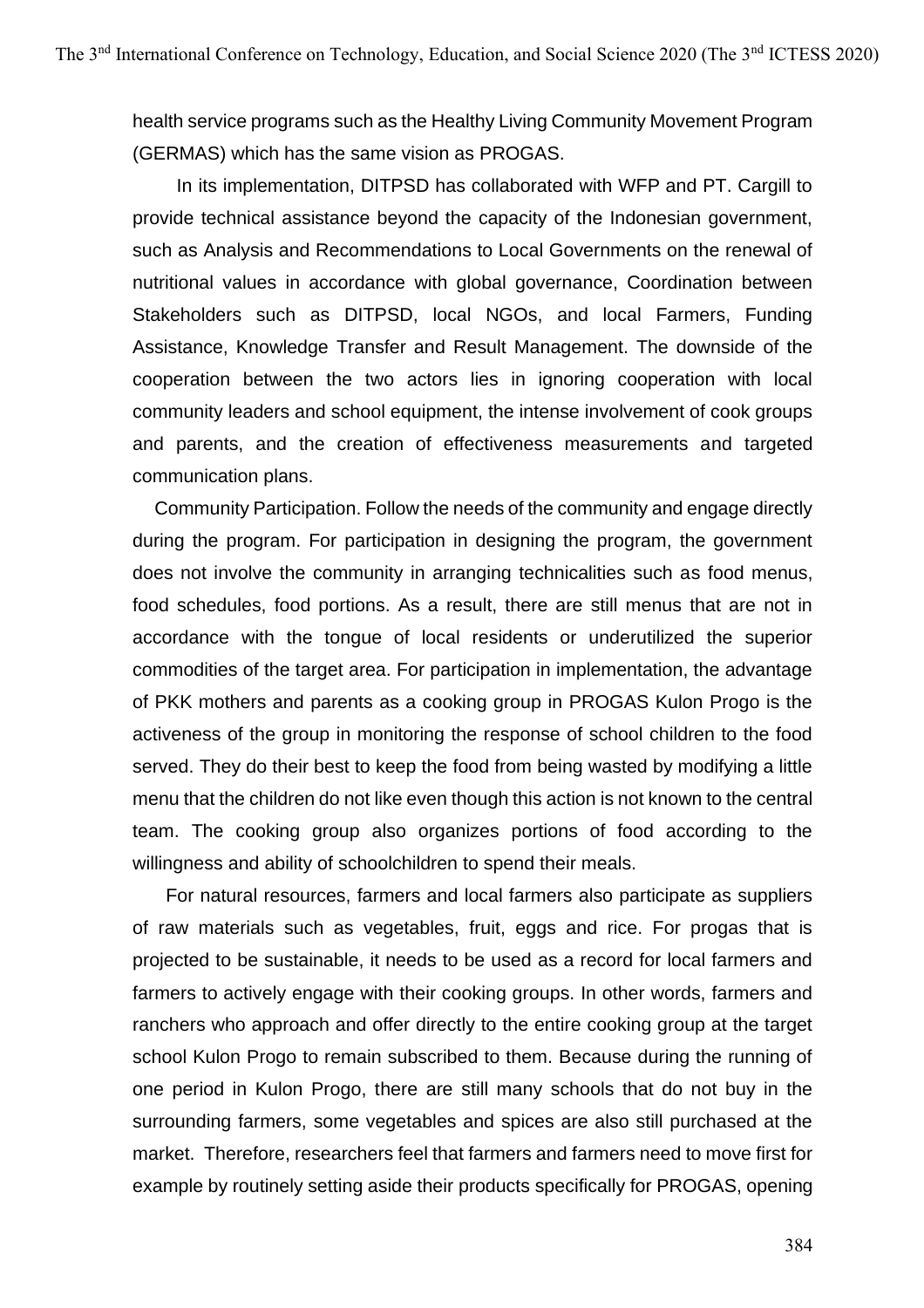stalls around schools, or by actively promoting merchandise to mothers of cooking groups.

# **5.Conclusions and suggestions**

From the results of the research that has been described above, the researchers concluded that the implementation of FAO governance on School Feeding in PROGAS Kulon Progo policy has not been fully successful. There are several values that are still a record for the Indonesian government, including the determination of achievement benchmarks so that PROGAS has a definite time vulnerable, the composition of institutions that are still weak due to the absence of definite responsibility between the two ministries, funding that is still dependent on the State Budget, increased local production is less than maximum because it is not in accordance with the superior commodities of each region, and passive participation from the community during technical guidance. From this conclusion, the researchers suggested that the provision of responsibility to the Ministry of Health to create a sense of ownership over the continuity of the program and the handover of policy authority to the local government so that technical guidelines and funding are regulated directly by their respective local governments.

# **REFERENCES**

- Badan Ketahanan Pangan. (2018). *Peta Ketahanan dan Kerentanan Pangan.* Retrieved September 7, 2019, from bkp.pertanian: bkp.pertanian.go.id
- Connect, N. (2019, Juli 8). *Support to Indonesian National School Meals*  **Programme.** Retrieved from nutritionconnect.org: https://nutritionconnect.org/resource-center/support-indonesian-nationalschool-meals-programme
- Direktorat Pembinaan Sekolah Dasar. (2016). *Petunjuk Teknis Program Gizi Anak Sekolah (PROGAS) .* Retrieved Juni 29, 2020, from scribd.com: https://www.scribd.com/presentation/348616109/PROGAS-pptx
- DITPSD. (2016). *Petunjuk Teknis Program Gizi Anak Sekolah (PROGAS) 2016.* Retrieved Juni 29, 2020, from scribd.com: https://www.scribd.com/presentation/348616109/PROGAS-pptx
- DITPSD. (2018, September 12). *Cerita Sukses Penerima Manfaat Program Gizi Anak Sekolah*. Retrieved Juli 1, 2020, from ditpsd.kemdikbud.go.id: http://ditpsd.kemdikbud.go.id/index.php/2018/09/12/cerita-suksespenerima-manfaat-program-gizi-anak-sekolah/
- FAO. (1996). *World Food Summit 1996 Final Report*. Retrieved April 29, 2020, from fao.org: http://www.fao.org/WFS/
- FAO Council. (2005). *Voluntary Guidlines Right to Food.* Retrieved April 8, 2020, from fao.org: http://www.fao.org/3/a-y7937e.pdf